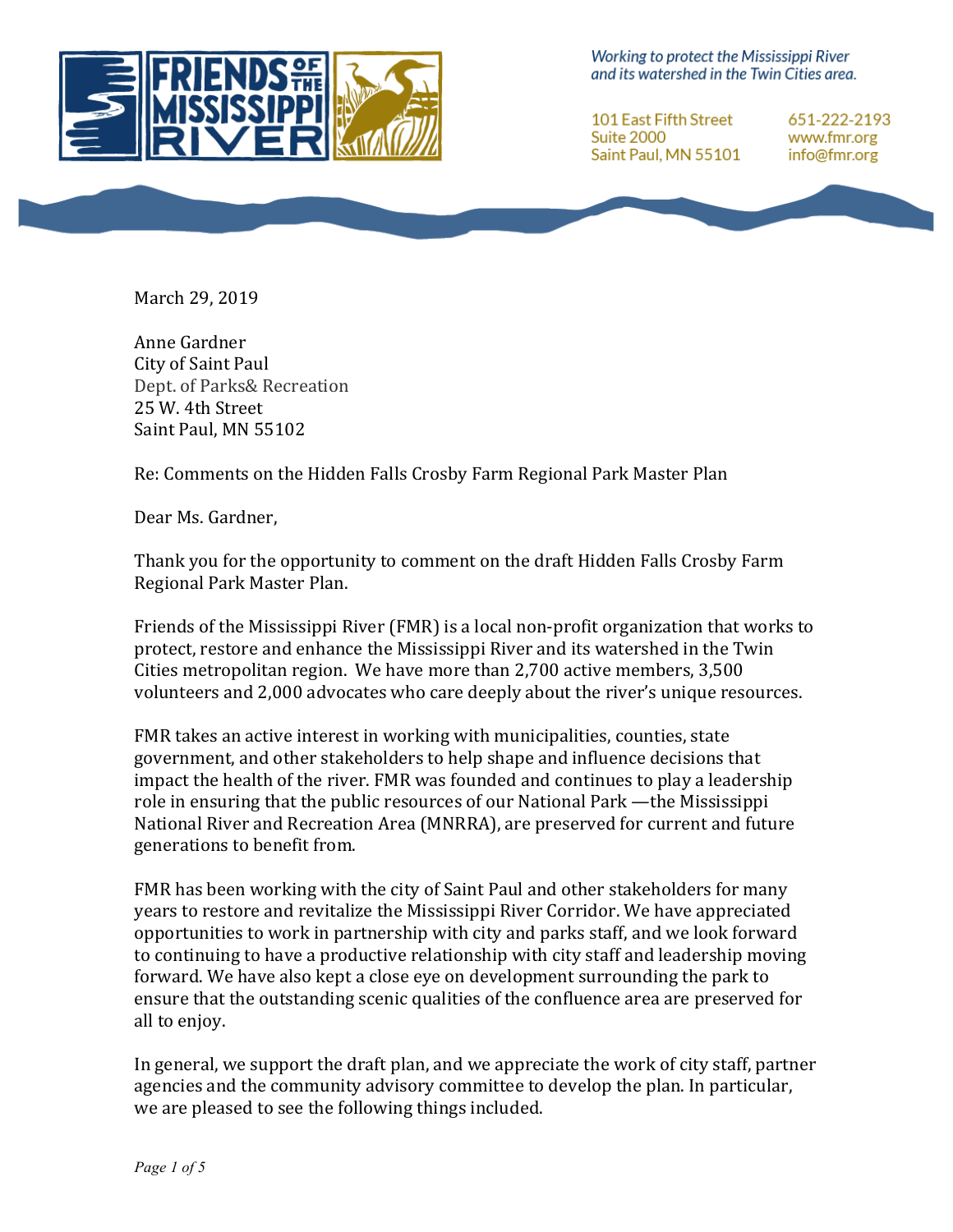- Strong emphasis on the ecological significance of the park and goals to preserve, restore and enhance the natural resources within the park
- Recognition of the cultural significance of the confluence area to native people as well as the Twin Cities community
- Plans for adding and improving a limited number of park amenities, while maintaining a quiet and mostly undeveloped place
- Plans to expand the park boundary to include riverfront and blufftop land currently owned by Ford Motor Co.
- Plans to improve safety, accessibility and connectedness of paved and unpaved trails within the park
- Plans to reconfigure parking/roadways and reduce pavement at Hidden Falls
- Plans to provide convenient access for paddlers at several locations
- Plans to remove invasive species and conduct ongoing restoration and management of native plant communities and wildlife habitat
- Expansion of wayfinding signage to enhance the visitor experience
- Inclusion of natural resource management plans for both parks in the apppendices

We do have a few concerns and recommendations that we'd like to see addressed in the plan, as well as some specific suggestions for changes or corrections to the document. Our comments are detailed below.

# **The River Learning Center should be fully integrated into this regional park plan.**

The River Learning Center will be the most significant change that happens within the regional park in the coming years, and it should be a centerpiece of the park master plan. With National Park Service Headquarters located here as proposed, the RLC will serve as an activity hub for the regional park and a gateway to the entire Great River Passage system.

The RLC would provide programming that honors, promotes stewardship of, and teaches the culture, history, and ecology of the river—the same themes that run through all aspects of this plan. It is a natural fit for these elements to exist together in one cohesive plan.

It does not make sense to leave these important details out of the plan. It would be best to avoid a future debate over "it's not in the plan," and it would be unfortunate if the city needed to do a plan amendment process when the RLC comes to fruition. Including the RLC more prominently in the plan will put the city in a much better position to access regional park funding for it in the future.

We suggest adding a seventh element to "Park Priorities" in the Implementation Chapter that focuses on the River Learning Center. At a minimum you could use the language from the Great River Passage website. There is also a fact sheet for the RLC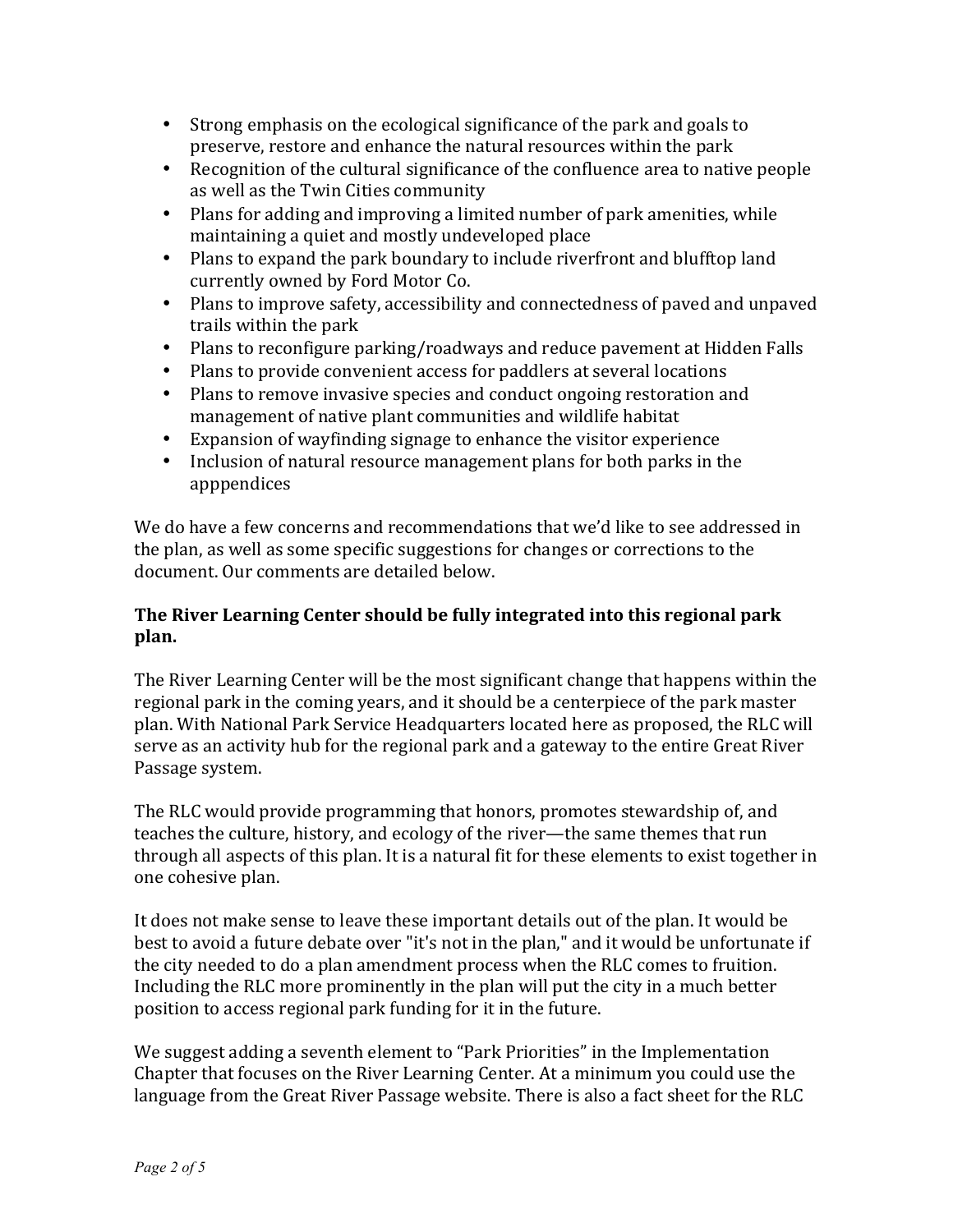bonding request that is being used at the State Capitol that would have language and graphics available that could be included in the regional park plan.

## **Mountain bike trails should be located in disturbed floodplain areas only (not along bluffs), and they must be separated from natural surface pedestrian trails**

FMR does not support multi-use, shared use or mountain bike natural surface trails along the bluff face on the north side of the park. The area is too steep to construct trails that would accommodate mountain bikes without grading and disturbing the sensitive habitat and erodible soils. Furthermore, these trails provide a quiet contemplative environment that is treasured by many park users. Places like this are rare in an urban setting, and we encourage St. Paul to restrict mid-bluff trail improvements to pedestrian use only.

The best place to put mountain bike trails is in the floodplain. Floodplains are disturbed systems by nature and it makes sense to concentrate disturbance with other disturbance. We suggest locating mountain bike trails within the large undeveloped area in Crosby east of Interstate 35-E.

In the "Trails and Connectivity Improvement" section, 2E and 2J both address the mid-bluff trail, but the descriptions are inconsistent with each other.

We suggest removing the following language from "2E - Natural Surface Trail System" on page 41:

"As part of this system, a new, linear, mountain biking trail could be added to traverse *through Crosby Farm and Hidden Falls at mid-bluff or on ledges above the floodplain,* using best practices of the International Mountain Biking Association."

Since the preceding sentences describe a process to assess the park for variety of natural surface trail uses, it's not necessary to speculate that a mountain bike trail could be located in the most sensitive area of the park.

We strongly advise against shared use natural surface trails that allow mountain bikes and pedestrians on the same trail. This creates a major conflict and can be dangerous for both bikers and hikers. We suggest removing the word "preferably" from this clause:

*"…preferably with separate trails for mountain biking and hiking."*

We also recommend co-locating "2K Pump Track and Bicycle Challenge Course" closer to the bike trails. The current location on Map 2 appears to be isolated and not connected to other bike facilities.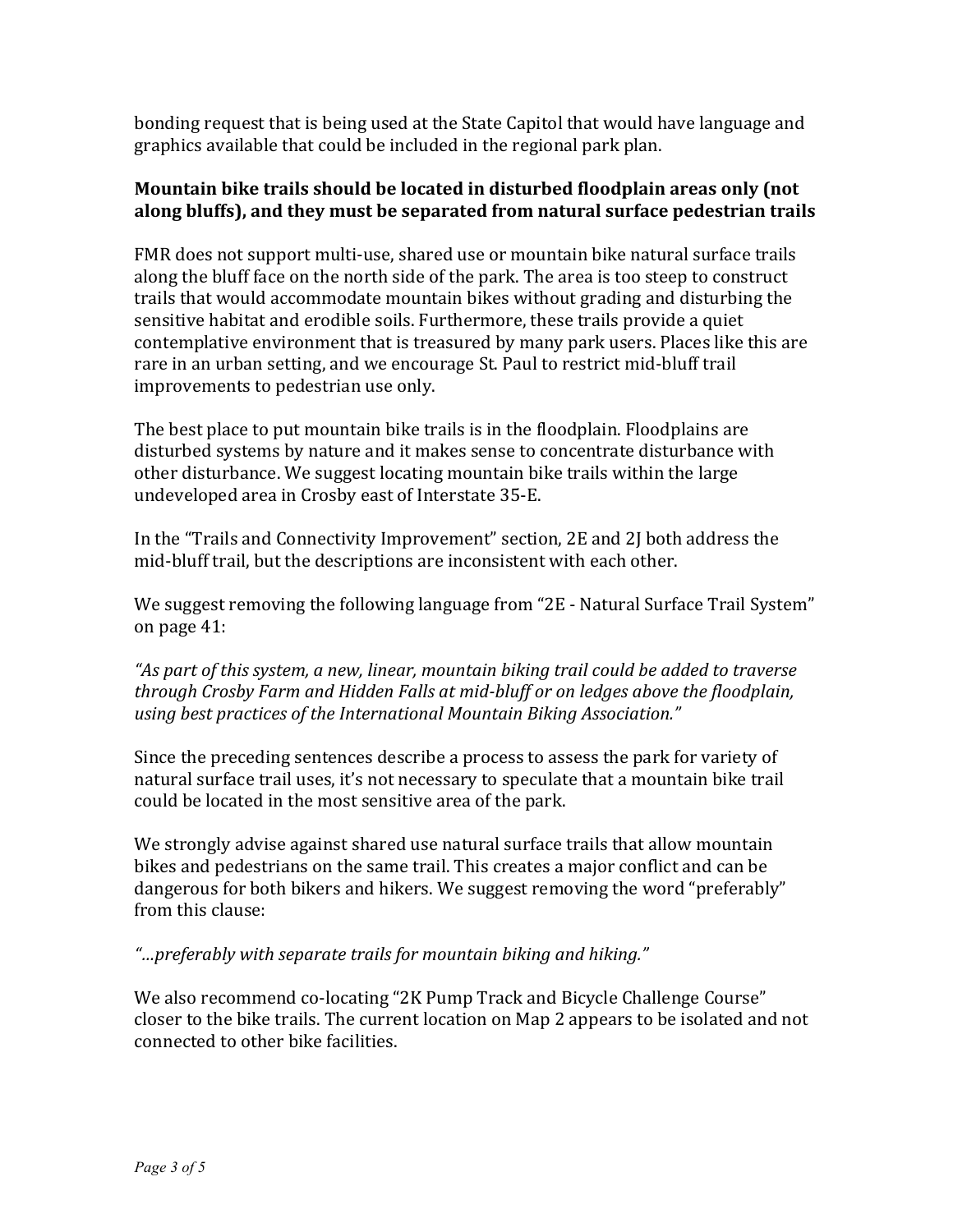## Land acquisition opportunities at the top of the bluff should be clarified and **mapped**

We strongly support "3B Bluff-top Land Acquisition" on p 46 in the "Hidden Falls" North Area Recommendations," but it needs to be more clearly emphasized in the plan. The City's Ford Plan includes consideration of adding six acres of public open space at the southwest corner of the site, so it should be in the regional park plan.

We suggest the following changes:

- Add language about this bluff-top opportunity to the discussion of "Boundaries" and Acquisition Costs" on page 19
- Delineate the bluff-top parcel as a future park expansion opportunity on Map 2: Boundaries and Acquisitions, pages 16-17
- Show boundary of the full 6-acre bluff-top parcel on Map 3: Hidden Falls North Area Recommendations, page 45
- Make sure the Metropolitan Council includes the bluff-top land opportunity (as well as the Ford river parcel) in their regional park policy for park expansion
- Include reducing and relocating the paved parking lot near the hairpin turn

# **Minimize impacts of adding/improving more bathroom facilities**

We support the idea of expanding hours of operation for the restroom at Crosby West as an interim solution until the River Learning Center is built.

We question the need for adding permanent restrooms to the Hidden Falls boat launch and Elway parking lot. Perhaps a structure could be built to screen the portajohns from view. It will be less expensive and less impactful to the surrounding floodplain if the construction of permanent buildings is minimized.

# **Additional comments and suggestions**

- Map 1 on pages 14-15 Watergate Marina is on legend, but not marked on map
- Map 2 on pages 16-17 Acquisition boundary (red outline) should be on map legend
- 1I Bluff Erosion Mitigation should be done concurrent with mid-bluff trail updates  $(p 40)$
- 1I (or add 1K) Add shoreline stabilization at the highly eroding bank at the red pine plantation just opposite the toe of Pike Island. (p 40)
- 2K Trail Extension on Ford Property. This is needed to connect the regional parks together, but very careful planning and monitoring is needed for the portion of the trail that would diagonally transect the bluff up to Mississippi River Boulevard (p 44)
- 3G Restore Hidden Falls change from low to medium priority and include habitat improvements in description  $(p\ 47)$